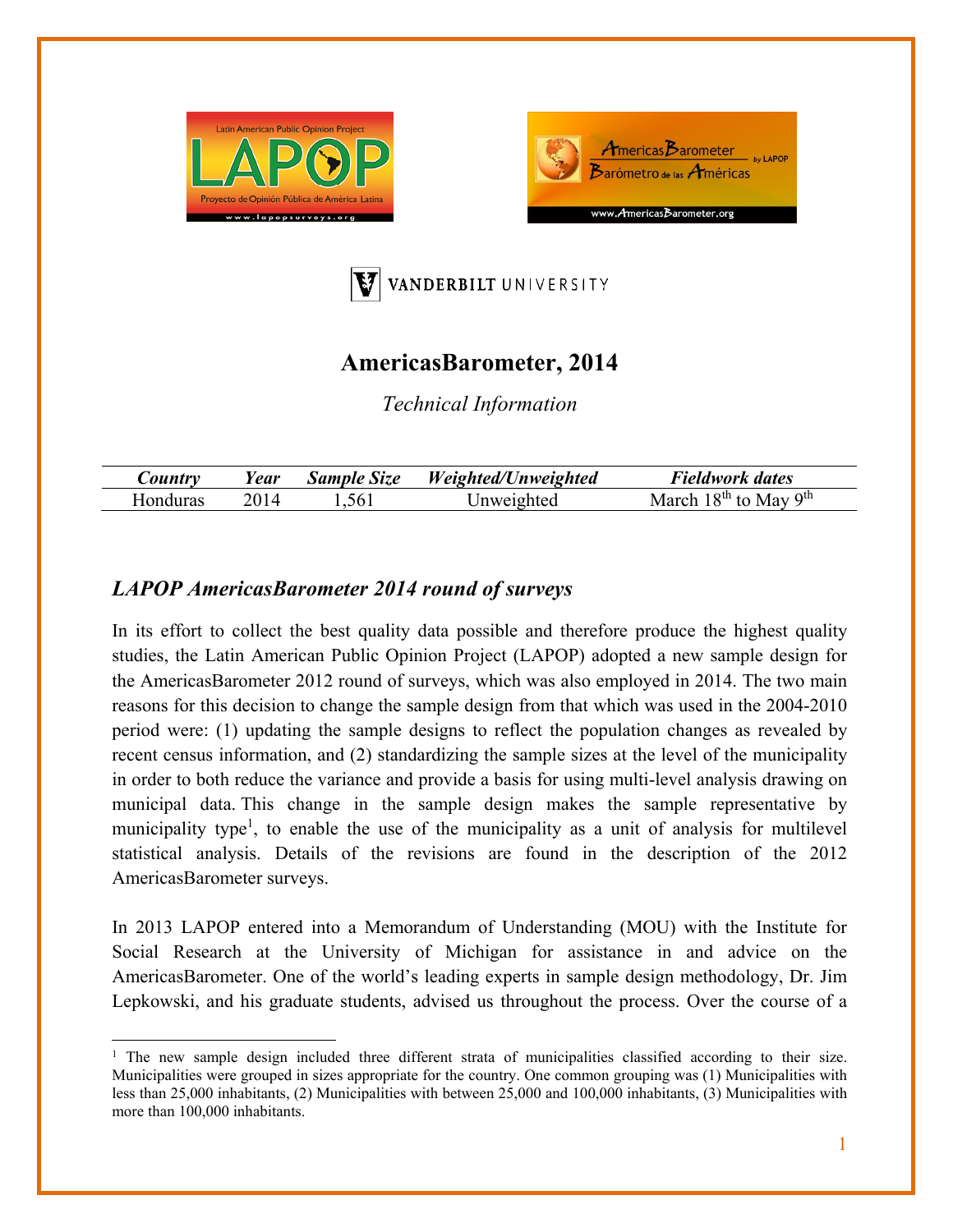year we worked with Dr. Lepkowski and his team of graduate students to review each previously developed sample design and to secure their input and advice on new designs. Our colleagues at the University of Michigan, confirmed that LAPOP had already been following the best practices, within the limits of resources at our disposal, in its sample design. Our own review of the major update we carried out in 2012 sample design left us pleased in almost every respect. The effort to obtain a standard sample size per municipality/canton/parish did not have any adverse impact on intra-class correlation levels, yet has given us a basis for calculating context effects at the local level. In some particular cases, however, in the 2014 round we requested country teams to conduct specific alterations, like updating their sampling frame to take into consideration (if available) the new 2010-2011 national census information. We also asked teams to verify that the 2012 sample design continues to reflect and represent each country population structure and distribution.

Finally, after several rounds of consultations and technical discussions with experts at the ISR at the University of Michigan on how to update the 2012 samples for the 2014 round of surveys, LAPOP requested that countries to update their samples at the block level while retaining the same primary and sub-stratification units (i.e., *Estratopri, Municipalities and Census Segments)*  that were included in the 2012 sample. This means that users of prior AmericasBarometer surveys can do so knowing that the designs across time remain very similar, if not identical. Countries that had new population census available and did not experience significant population shifts or changes in their population distribution were asked to replicate the 2012 sample using the latest census information available and to replace the sampling points at the block level.

With respect to *data collection*, in the 2014 round of the AmericasBarometer we expanded the use of handheld electronic devices. For the first time, we employed for data collection the "Adgys"© questionnaire app designed by our partners in Cochabamba, Bolivia. The use of electronic devices for interviews and data entry in the field reduces data entry errors, supports the use of multiple languages, and permits LAPOP to track on a daily basis the progress of the survey, down to the location of interviews (which are monitored in real time, or nearly real time, but not recorded into the public datasets in order to preserve respondents' privacy) and the timing of the interviews. The team in Bolivia worked long hours to program the samples and questionnaires into the Adgys platform for the 20 countries in which we used this technology. In the remaining 6 countries we continued our use of PDAs and a Windows Mobile-based software application supported by our hardworking partners at the University of Costa Rica.

The remaining pages of this technical note describe the sample design of the AmericasBarometer 2014 survey in Honduras.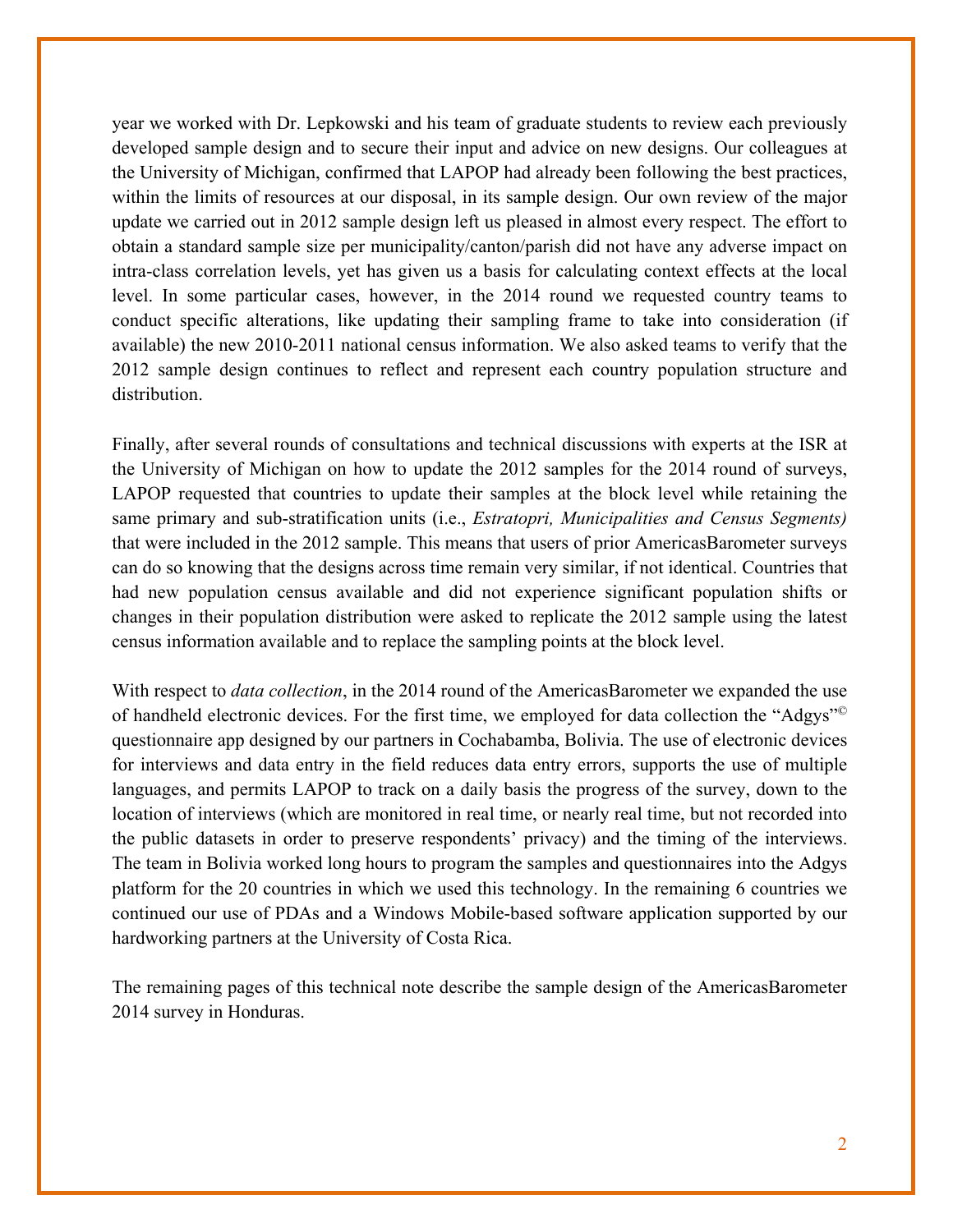### *Honduras 2014 AmericasBarometer Round*

This survey was carried out between March  $18<sup>th</sup>$  and May  $9<sup>th</sup>$  of 2014, as part of the LAPOP AmericasBarometer 2014 wave of surveys. It is a follow up of the national surveys of 2004, 2006 2008, 2010 and 2012 carried out by the Latin America Public Opinion Project (LAPOP). The 2014 survey was conducted with field work being carried out by Le Vote. Funding came from the United States Agency for International Development (USAID).

The project used a national probability sample design of voting-age adults, with a total N of 1,561 people involving face-to-face interviews conducted in Spanish. The survey used a complex sample design, taking into account stratification and clustering.

The sample was developed using a multi-stage probability design and was stratified by the nine major regions of the country: North A, North B, North C, Oriental A, Oriental B, South, Central A, Central B and Occidental. Each stratum was further sub-stratified by size of municipality<sup>2</sup> and by urban and rural areas within municipalities. Respondents were selected in clusters of 6 in urban and rural areas.

The sample consists of 65 primary sampling units and 260 final sampling units including 18 departments in Honduras. A total of 837 respondents were surveyed in urban areas and 724 in rural areas. The estimated margin of error for the survey is  $\pm$  2.5. Table 1 shows the unweighted sample size in each of the nine regions (strata) and by municipality size.

 <sup>2</sup> The new sample design included three different strata of municipalities classified according to their size. Municipalities were grouped in sizes as follow: (1) Small municipalities with less than 25,000 inhabitants, (2) Medium-sized municipalities with between 25,000 and 100,000 inhabitants, (3) Large municipalities with more than 100,000 inhabitants.